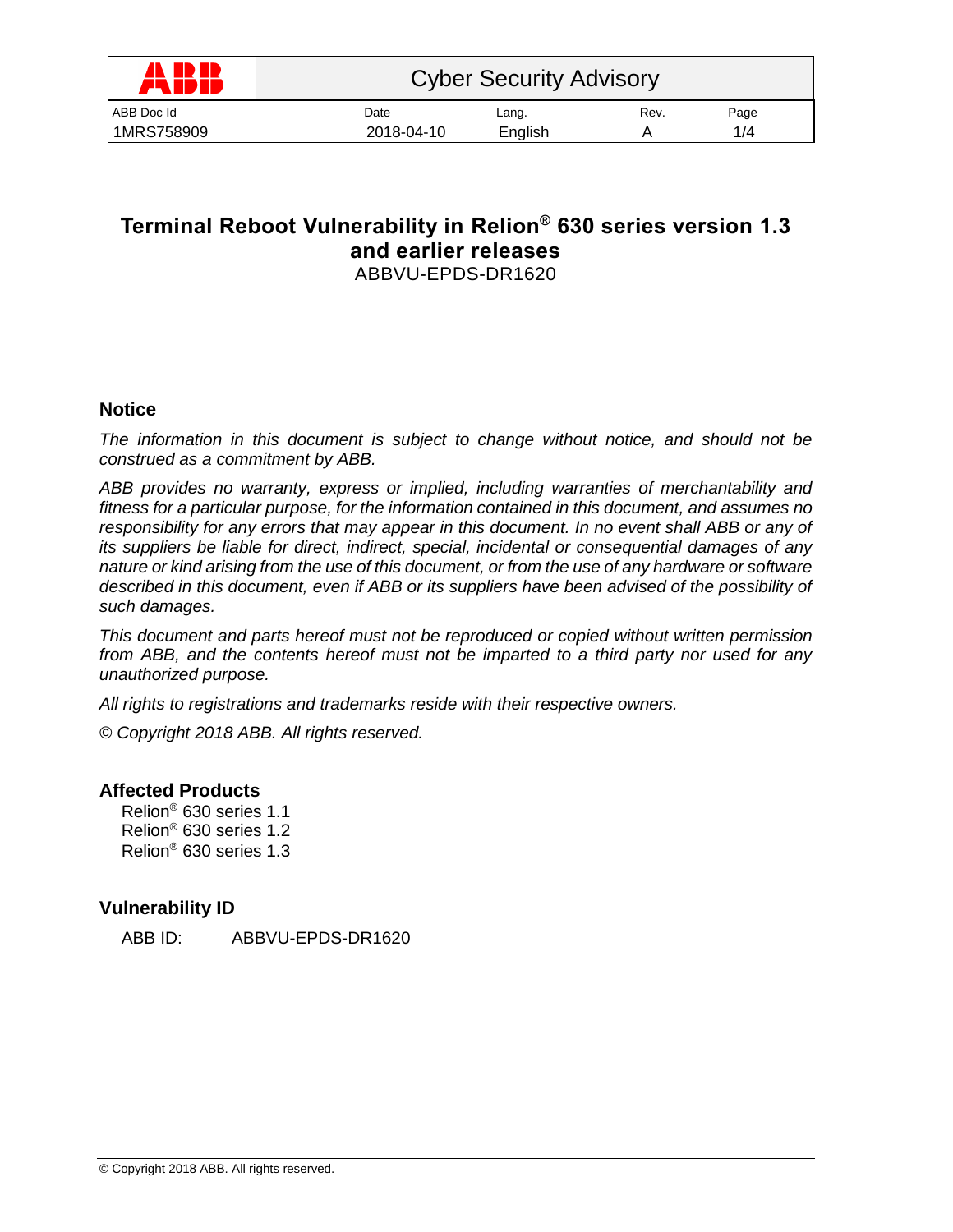| A ID ID<br>FW | <b>Cyber Security Advisory</b> |         |      |      |  |
|---------------|--------------------------------|---------|------|------|--|
| ABB Doc Id    | Date                           | Lang.   | Rev. | Page |  |
| 1MRS758909    | 2018-04-10                     | English |      | 2/4  |  |

# **Summary**

An update is available that resolves a privately reported vulnerability in command handling on SPA protocol.

An attacker who successfully exploited this vulnerability could reboot the device resulting in a denial of service situation. During the reboot phase, the primary functionality of the device is not available.

# **Vulnerability Severity**

The severity assessment has been performed by using the FIRST Common Vulnerability Scoring System (CVSS) for v3. The CVSS Environmental Score, which can affect the vulnerability severity, is not provided in this advisory since it reflects the potential impact of a vulnerability within the end-user organizations' computing environment; end-user organizations are therefore recommended to analyze their situation and specify the Environmental Score.

| CVSS v3 Base Score:                  | 5,3 (Medium)                                                                                                          |
|--------------------------------------|-----------------------------------------------------------------------------------------------------------------------|
| CVSS v3 Temporal Score: 4,8 (Medium) |                                                                                                                       |
| CVSS v3 Vector:                      | AV:N/AC:L/PR:N/UI:N/S:U/C:N/I:N/A:L                                                                                   |
| CVSS v3 Link:                        | https://nvd.nist.gov/vuln-metrics/cvss/v3-<br>calculator?vector=AV:N/AC:L/PR:N/UI:N/S:U/C:N/I:N/A:L/E:P/<br>RL:O/RC:C |

## **Corrective Action or Resolution**

The problem is corrected in the following product versions:

- $630$  series  $1.1 1.1.0$ .C0 (REF/RET/REM/REG)
- $630$  series  $1.2 1.2.0$ .B3 (REF/RET/REM/REG)
- $\bullet$  630 series 1.3 1.3.0.A6 (REF/RET/REM/REG)

ABB recommends that customers apply the update at earliest convenience.

# **Vulnerability Details**

A vulnerability exists in the command handling of the device included in the product versions listed above. An attacker could exploit the vulnerability by using specially crafted message and force the device to reboot. During reboot, the primary protection functionality is not available.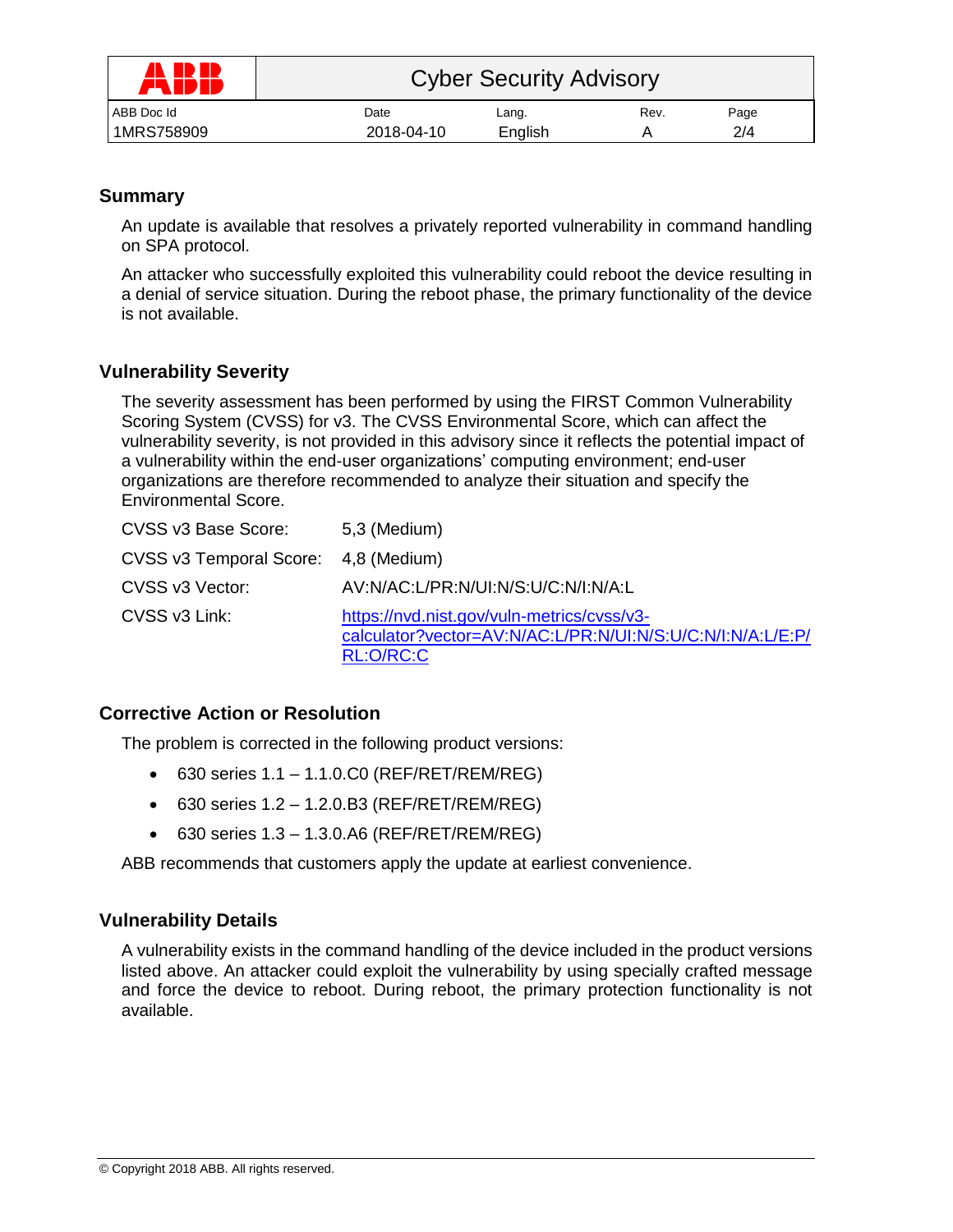| A ID IB<br>ÆN | <b>Cyber Security Advisory</b> |         |      |      |  |
|---------------|--------------------------------|---------|------|------|--|
| ABB Doc Id    | Date                           | Lang.   | Rev. | Page |  |
| 1MRS758909    | 2018-04-10                     | English |      | 3/4  |  |

# **Mitigating Factors**

Recommended security practices and firewall configurations (including VPN) can help protect a process control network from attacks that originate from outside the network. Such practices include that process control systems are physically protected from direct access by unauthorized personnel, have no direct connections to the Internet, and are separated from other networks by means of a firewall system that has a minimal number of ports/services exposed, and others that have to be evaluated case by case.

Process control systems should not be used for Internet surfing, instant messaging, or receiving e-mails. Portable computers and removable storage media should be carefully scanned for viruses before they are connected to a control system.

### **Workarounds**

None exists.

## **Frequently asked questions**

#### **What is the scope of the vulnerability?**

An attacker who successfully exploited this vulnerability could reboot the device resulting in a denial of service situation. During the reboot phase, the primary functionality of the device is not available.

#### **What causes the vulnerability?**

The vulnerability is caused by the operating system which allows certain unauthorized commands.

### **What might an attacker use the vulnerability to do?**

An attacker who successfully exploited this vulnerability could reboot the device resulting in a denial of service situation. During the reboot phase, the primary functionality of the device is not available.

#### **How could an attacker exploit the vulnerability?**

An attacker could try to exploit the vulnerability by creating a specially crafted message and sending the message to an affected device. This would require that the attacker has access to the system network, by connecting to the network either directly or through a wrongly configured or penetrated firewall, or that he installs malicious software on a system node or otherwise infects the network with malicious software. Recommended practices help mitigate such attacks, see section Mitigating Factors above.

### **Could the vulnerability be exploited remotely?**

Yes, an attacker who has network access to an affected system node could exploit this vulnerability. Recommended practices include that process control systems are physically protected, have no direct connections to the Internet, and are separated from other networks by means of a firewall system that has a minimal number of ports/services exposed.